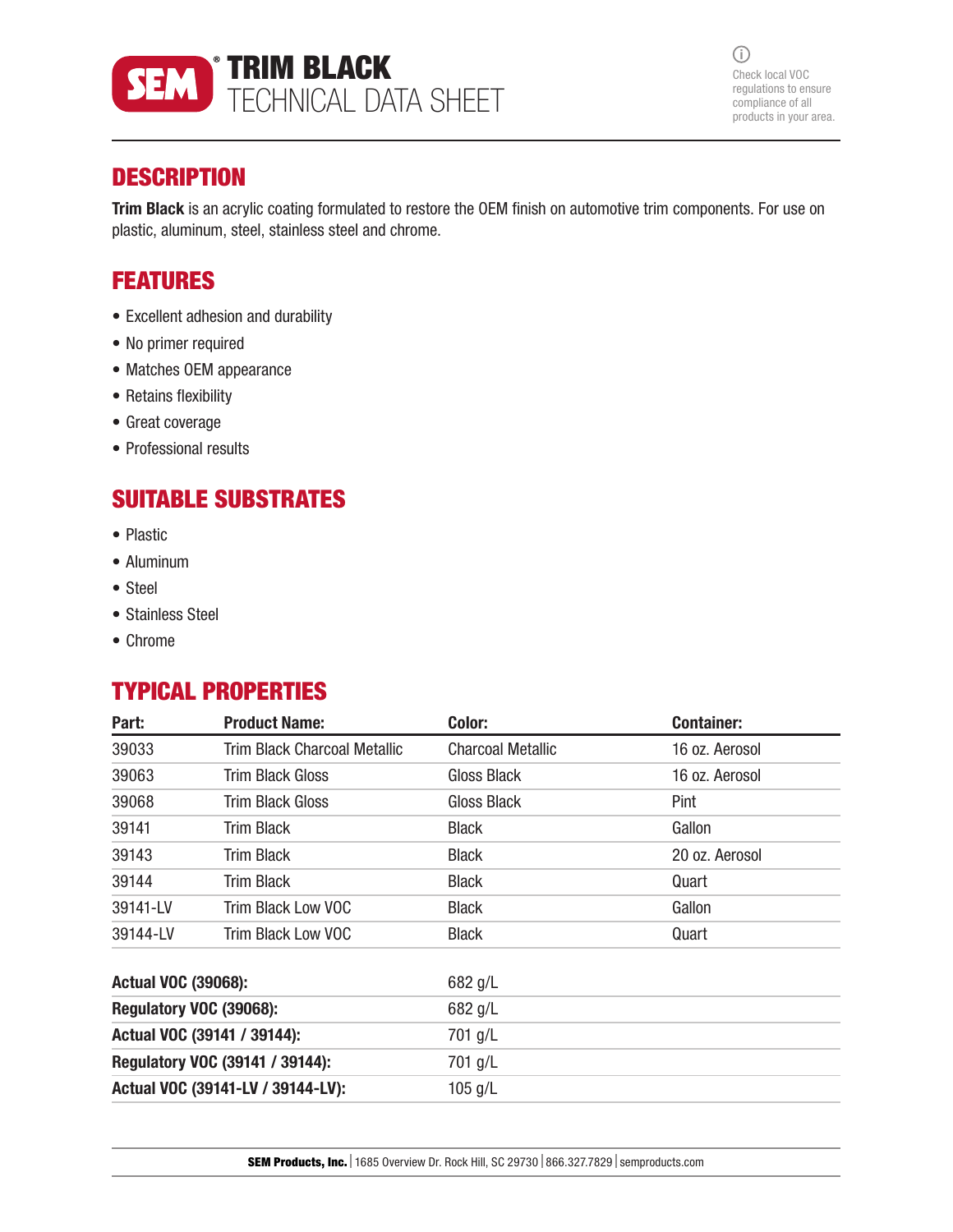Regulatory VOC (39141-LV / 39144-LV): 327 g/L

MIR (Aerosols): Category ABT < 1.75

Use VOC calculator to determine VOC of mixtures.

## HANDLING AND APPLICATION

### PREPARATION:

METAL, ALUMINUM, STEEL, STAINLESS STEEL AND CHROME:

- 1. Clean surface with SEM Solve or XXX Universal Surface Cleaner.
- 2. Sand surface with 400 grit sand paper.
- 3. Blow or wipe off dust and re-clean with SEM Solve or XXX Universal Surface Cleaner.

### PLASTIC:

- 1. Clean first with SEM Soap and a gray scuff pad.
- 2. Rinse with water and dry.
- 3. Clean with Plastic & Leather Prep. If contamination still exists, water will bead on the surface. Repeat this step until beading no longer occurs.
- 4. To promote adhesion on ABS, PVC and other similar plastics, apply a medium wet coat of **Sand Free**. Apply color while Sand Free is still wet. As the Sand Free evaporates, the color is drawn into the surface creating excellent adhesion.

### OR

To promote adhesion on TPO, EPDM, PP and other similar thermoplastics, use Plastic Adhesion Promoter or XXX Adhesion Promoter.

### Note:

If the type of plastic is unknown, place a small amount of **Sand Free** on the back of the plastic and rub it with your gloved finger. If the plastic smears and melts, use Sand Free as your adhesion promoter. If the Sand Free does not have an effect on the plastic, use Plastic Adhesion Promoter or XXX Adhesion Promoter.

### MIXING:

### AEROSOL:

Agitate thoroughly! Shake can vigorously for one minute after mixing ball rattles to ensure color uniformity and to prevent clogging. For best results, use when can temperature is approximately 70°F (21°C).

### PINT, QUART OR GALLON:

Mix thoroughly. Reduce 1:1 with a high quality urethane reducer.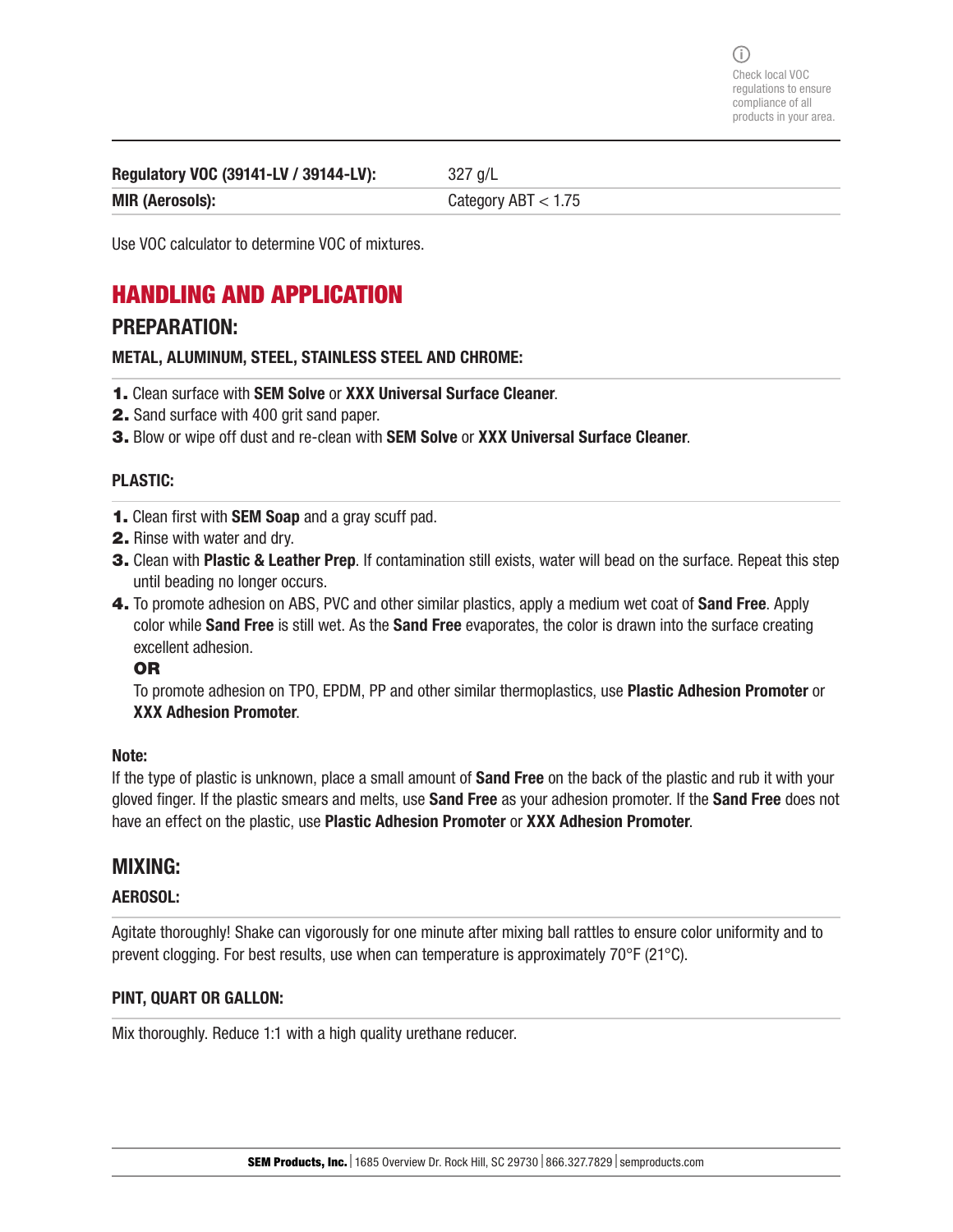### APPLICATION:

### AEROSOL:

| Coats:                           | 2-3 medium wet |
|----------------------------------|----------------|
| <b>Flash Time Between Coats:</b> | 3-5 minutes    |

### Note:

If clogging develops, remove spray button with a twisting motion and clean with XXX Universal Gun Cleaner or material compliant with VOC regulations in your area. Do not stick pin or other object into can. Gently replace spray button with top of can and spray button pointed away from you.

After each use, turn can upside down and spray several seconds to clear spray tip.

### PINT, QUART OR GALLON:

| Air Pressure:                    | 20-25 psi with non-HVLP equipment |
|----------------------------------|-----------------------------------|
|                                  | 8-10 psi at the cap with HVLP     |
| <b>Fluid Tip Size:</b>           | $1.2 - 1.4$                       |
| Coats:                           | 2-3 medium wet                    |
| <b>Flash Time Between Coats:</b> | 5-10 minutes                      |

### Note:

Do not rush to reinstall the part. Adhesion of Trim Black improves with time. Full hardness is obtained in 48 hours.

## CLEANUP:

Use appropriate cleaning materials compliant with VOC regulations in your area.

### STORAGE:

Trim Black should be stored in a cool, dry place with adequate ventilation away from heat, sparks and flames. The shelf life for Trim Black is 5 years when stored under normal conditions.